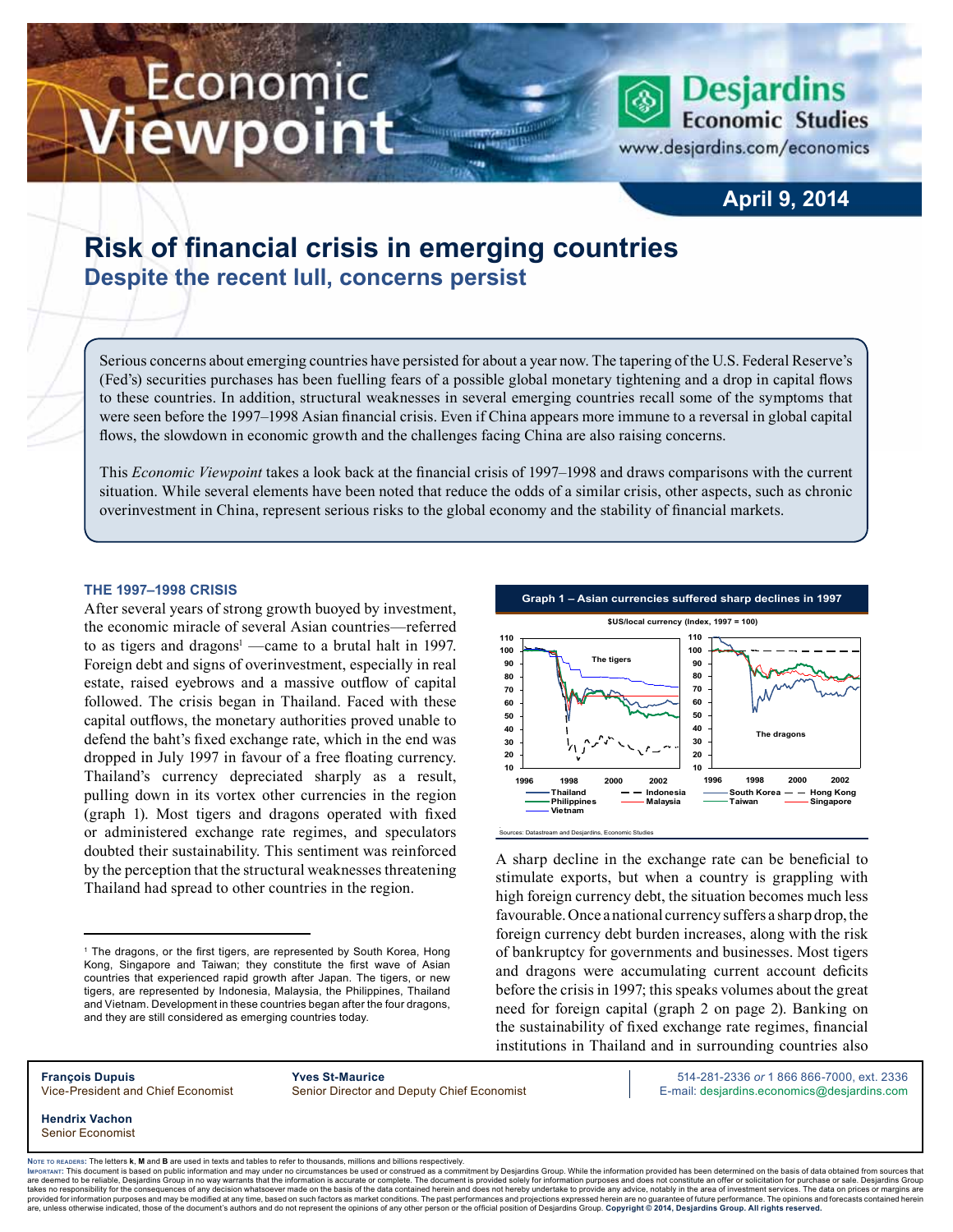



miscalculated the risks they were taking by borrowing massive amounts in foreign currencies. In so doing, several banks became insolvent in 1997, dragging the economy into a severe recession.

Most countries tried to limit the sharp drop in their currency, but when foreign exchange reserves dry up, significant hikes to interest rates is the only way to turn things around. And yet, high interest rates also increase the cost of carrying debt. Consumption and investment become stifled. Hong Kong managed to defend its fixed exchange rate, but the rise in interest rates still damaged its economy.

## **The impact on the rest of the global economy**

Despite sustaining considerable financial losses, the crisis in Asian countries did not affect the overall global economy too badly. International trade in particular did not decline as severely as it did during the recession of 2001 or the Great Recession of 2008–2009 (graph 3). The fact that the economy in the U.S. and in other advanced nations was relatively unscathed is likely the reason why the momentum across the globe continued to hum (graph 4).





Still, Canada's economy lagged somewhat in 1998. The steep drop in investments in Asia fuelled speculation about a significant decline in demand for commodities. Resource prices corrected, dealing a blow to several economies that had to grapple with diminishing revenues, and the commodity currencies, like the Canadian dollar, also depreciated sharply (graph 5).



Other economies that depend on global demand for commodities were more heavily affected than Canada. This was the case in Russia and Brazil whose difficulties were a second chapter to the Asian crisis. Both countries were already weakened by the state of their public finances, and the drop in commodity prices made the situation worse. Both countries also had fixed exchange rates, and again speculators doubted their sustainability. Russia yielded in August 1998, announcing the devaluation of the ruble and a default on its sovereign debt payment. The shockwave sent the Long-Term Capital Management (LTCM) hedge fund into bankruptcy in September 1998 and greatly increased volatility on financial markets around the world. .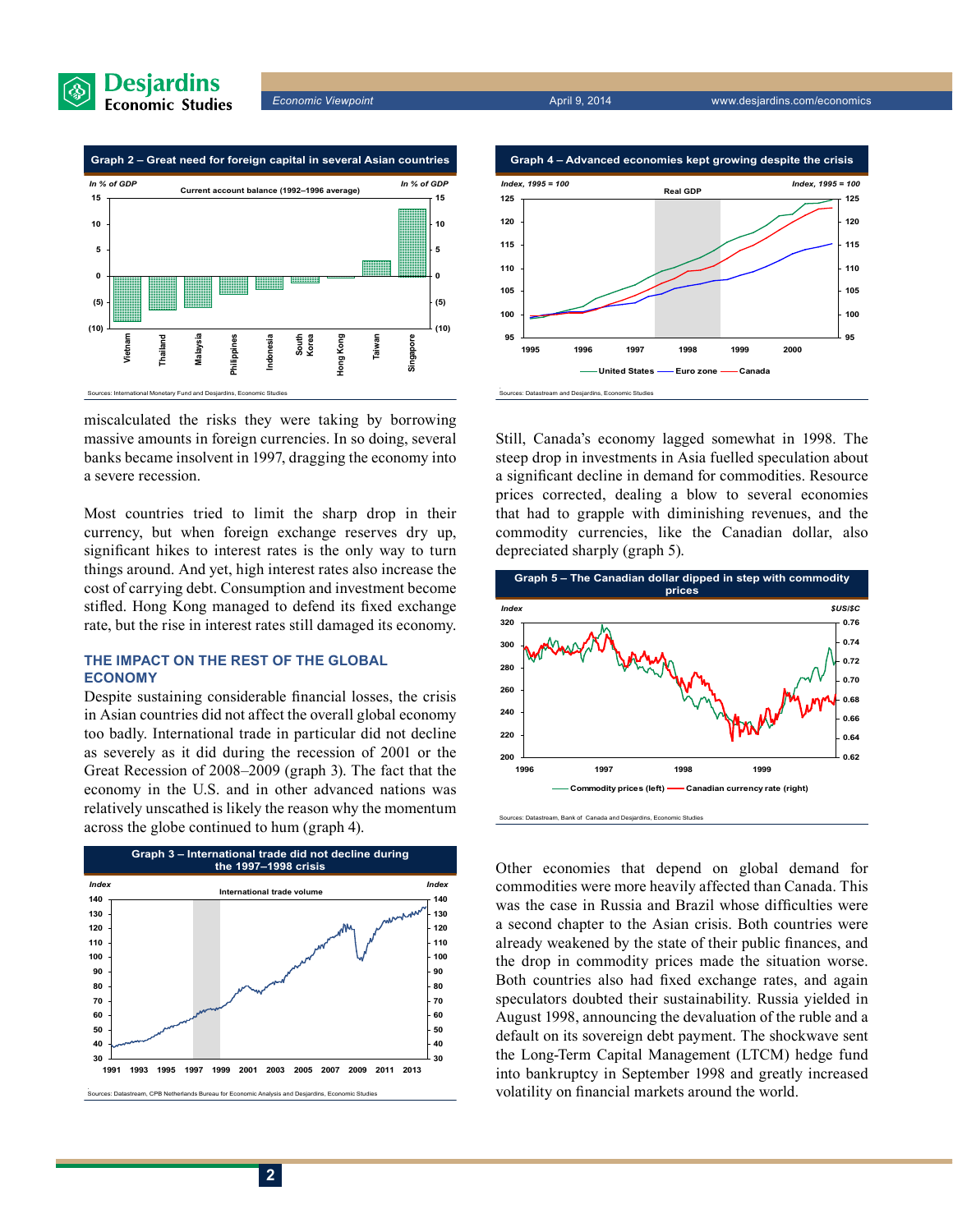*Economic Viewpoint* April 9, 2014 www.desjardins.com/economics



Brazil gave up in January 1999, despite the support it received from the International Monetary Fund to replenish its foreign exchange reserves. Concerns about other countries in Latin America also rattled the markets for some time. Argentina had reinforced its financial system a few years earlier, thus limiting the damage. The flexibility of exchange rates in Mexico and Chili also helped, as did the decision by the Federal Reserve in fall 1998 to cut its key interest rate.

# **What countries are causing concerns today?**

For the past year, five emerging countries have been the subject of new-found focus: Brazil, India, Indonesia, Turkey and South Africa. A new acronym, BIITS, has even been coined, as has the expression, the "Fragile Five." Several elements pushed these countries into the harsh spotlight, particularly the slowdown in economic growth (graph 6) and the deterioration of their current account balance.



Much like the tigers and dragons in the 90s, the Fragile Five depend heavily on foreign capital to finance their growth. A flight of capital would be very damaging to these countries—with no financing, they would have to revise their consumption, investment and public spending downwards. That other emerging countries are also dealing with major current account deficits is worth noting, especially countries in Eastern Europe (graph 7). These countries also bear the burden of the highest foreign debt (graph 8).

## **Overinvestment in China**

The countries that experienced difficulties in the 90s had also maintained an investment rate of more than 30% of GDP for several years (graph 9). Overinvestment can lead to several problems, such as the formation of speculative bubbles, or a drop in corporate profitability due to an overabundance of production capacity. Recent data show that China has







Sources: International Monetary Fund and Desjardins, Economic Studies



largely exceeded the 30% threshold, with an average rate of investment of almost 50% of GDP (graph 10 on page 4).

The problem of overinvestment in China is exacerbated by the growth of credit outside the regulated banking sector (graph 11 on page 4). If the number of underperforming loans were to rise, China's financial markets and economy would be further destabilized. China still has a trump card, however; it does not depend on foreign capital inflows to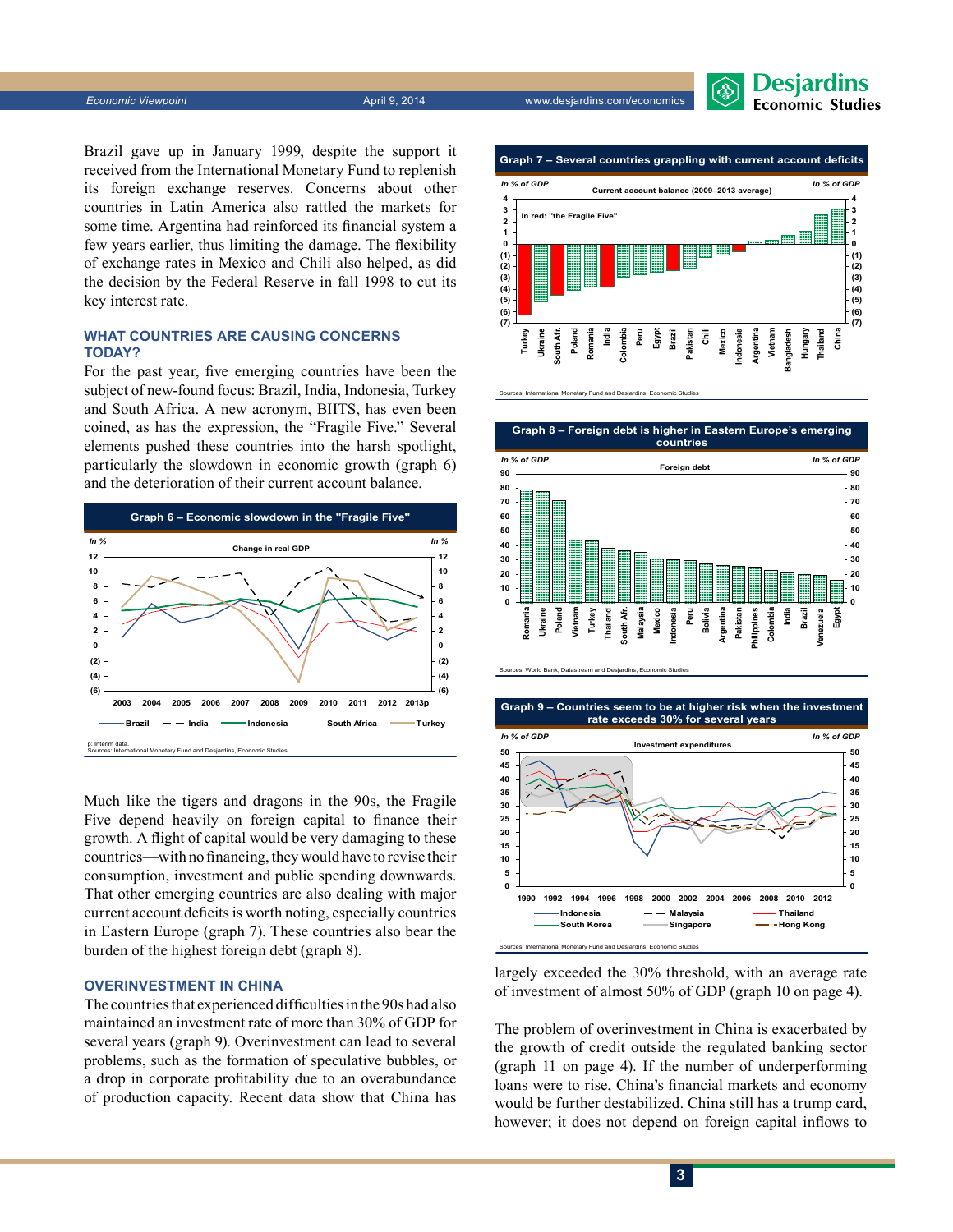

*Economic Viewpoint* April 9, 2014 www.desjardins.com/economics



. Sources: Bank for International Settlements and Desjardins, Economic Studies **Graph 11 – Banks losing ground in granting credit to China 0 10 20 30 40 50 60 70 80 90 100 2002 2003 2004 2005 2006 2007 2008 2009 2010 2011 2012 2013 0 10 20 30 40 50 60 70 80 90 100 Chinese banks —— Other** *In % In %* **Contribution to credit growth**

finance its investments. Increased concerns among foreign investors would not be enough to trigger a shock, as was the case with Asia's tigers and dragons in 1997.

Algeria is in second place—at more than 40% of GDP in terms of its investment rate, followed by Iran, India, Indonesia and Vietnam with rates varying between 30% and 35%. The importance of the oil and gas industry in Algeria and Iran can justify the high investment rates. The situation appears more problematic for the other three countries, and especially India, given its stronger reliance on foreign capital.

# **The state of public finances is fuelling risk in some countries**

The difficulties in Brazil and Russia in 1998 stemmed from the poor state of public finances. These days, India represents one of the most worrisome situations given the burden of its debt and public deficit (graph 12). Brazil is also heavily indebted, but its deficit is under better control. Egypt, Venezuela and Pakistan are other countries to be monitored, as are some Eastern European countries. Russia is no longer a frontrunner, but recent tensions with the West



on Ukraine have triggered new risks for its economy and, by extension, its State revenues.

But public debt is only one side of the coin. Debt in the private sector can also increase the risk of financial difficulties. Yet, China is way ahead on this front, with public sector debt (excluding the financial sector) in excess of 180% of GDP (graph 13). The private debt of the other main emerging countries is only somewhere between 60% and 80% of GDP. The gap between China and other countries is indeed wide, even if we add the weight of public debt to the private debt. Doing so in India, for example, would result in 126% of GDP.



#### **Inflation: a headache for central banks**

Monetary policy is usually relaxed when economic growth slows. Yet several countries, including the Fragile Five, are also struggling with high inflation, or in excess of 5% (graph 14 on page 5). This greatly limits the ability of central banks to intervene to kick-start the economy. Most central banks in fact raised their interest rates this past year.

Making growth or inflation a top priority represents a very big dilemma. If a central bank cuts its interest rates and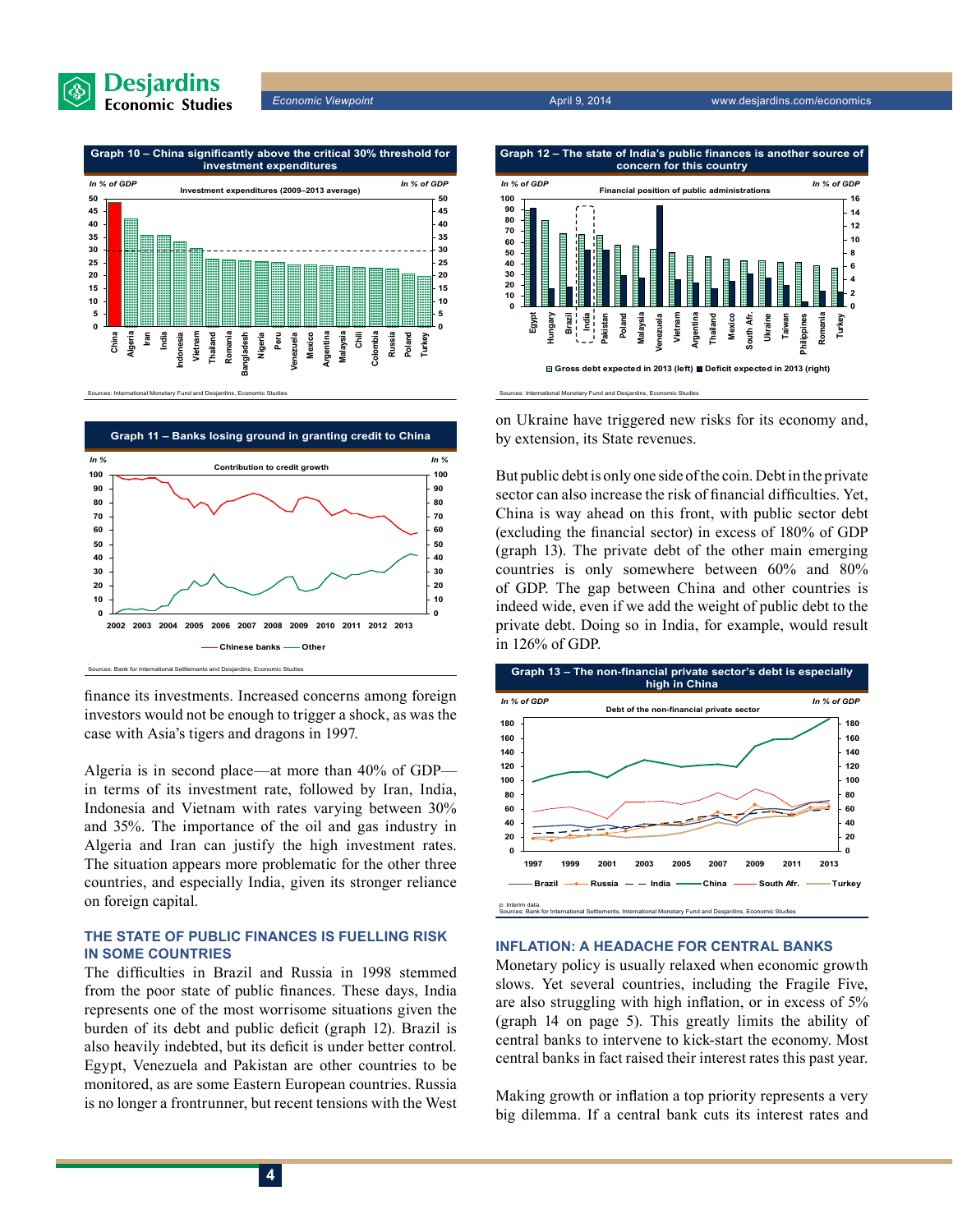





inflation rises as a result, this will harm exchange rates. Yet, a currency's depreciation increases the weight of foreign currency debt, which pushes foreign investors further away. The risk of a financial crisis is therefore higher if inflation is not kept under control. In contrast, weaker economic growth will also see foreign investors flee. The central banks in emerging countries have to strike an acceptable balance between economic growth and inflation.

#### **A look on the bright side**

If several red flags are being spotted in emerging countries right now, many factors argue against the risk of a crisis, starting with the low prevalence of fixed exchange rate regimes that were clearly an aggravating factor in the 1997–1998 crisis. Defending exchange rates causes serious economic harm. What's more, when exchange rate targets are dropped, the ensuing depreciation is often very fast and violent, intensifying panic on financial markets. The exchange rate depreciation in several emerging countries this past year was spread out over a longer period of time, and it never reached the range of fluctuations experienced by the tigers and dragons in 1997.

Even in a flexible exchange rate regime, situations can arise when a country has to vigorously defend its currency. The size of a country's foreign exchange reserves becomes hugely important, since it lends credibility to a country's capacity to support its currency. Foreign exchange reserves also help offset capital outflows and limit the introduction of interest rate hikes. By comparing the data on foreign exchange reserves held today vs. that held 16 years ago, a considerable increase in several countries was observed (graph 15). This is especially the case in Asian countries that were impacted by the 1997–1998 crisis, but in India and Brazil as well.

The news in terms of economic growth is not all gloom and doom either. The recovery is firming up in advanced nations, and this will have positive repercussions on



emerging economies seeking a surge in global demand. An uptrend in growth will help reduce the level of uncertainty looming over emerging economies, and the risk of foreign capital flight.

However, rising interest rates in the advanced nations is a major issue that affects capital flows. On this front, longterm bonds have already risen significantly in 2013 and future increases will be very slow to materialize. Despite the tapering of the Fed's securities purchases, U.S. bond yields have advanced very little since the beginning of the year. Interest rate increases on a global scale will also be limited due by divergeances in monetary tightening at main central banks. The European Central Bank and the Bank of Japan, among others, should prove to be more patient than the Fed or the Bank of England.

Interest rate increases also influence foreign debt payments and the risk of payment defaults. At the moment, total interest charges are very weak in most emerging countries, suggesting that these countries have significant leeway (graph 16 on page 6). Several countries that had experienced difficulties in the 1990s had a bill of interest corresponding to about 3% of gross national income. The countries in Eastern Europe are slightly more at risk on this front.

**Concerns poised to persist for some time** The risk of a financial crisis appears higher in Turkey, South Africa and India, as well as in certain Eastern European countries due to the steeper deficits in their current accounts. India is of particular concern, due to several other weak points, including the precarious state of its public finances, signs of overinvestment and high inflation, which prevent the country from easing its monetary policy.

Even if worries persist for some time, several favourable elements reduce the risk of a widespread financial crisis caused by capital flight. Expectations for ramped up growth in the advanced countries should go far in settling the